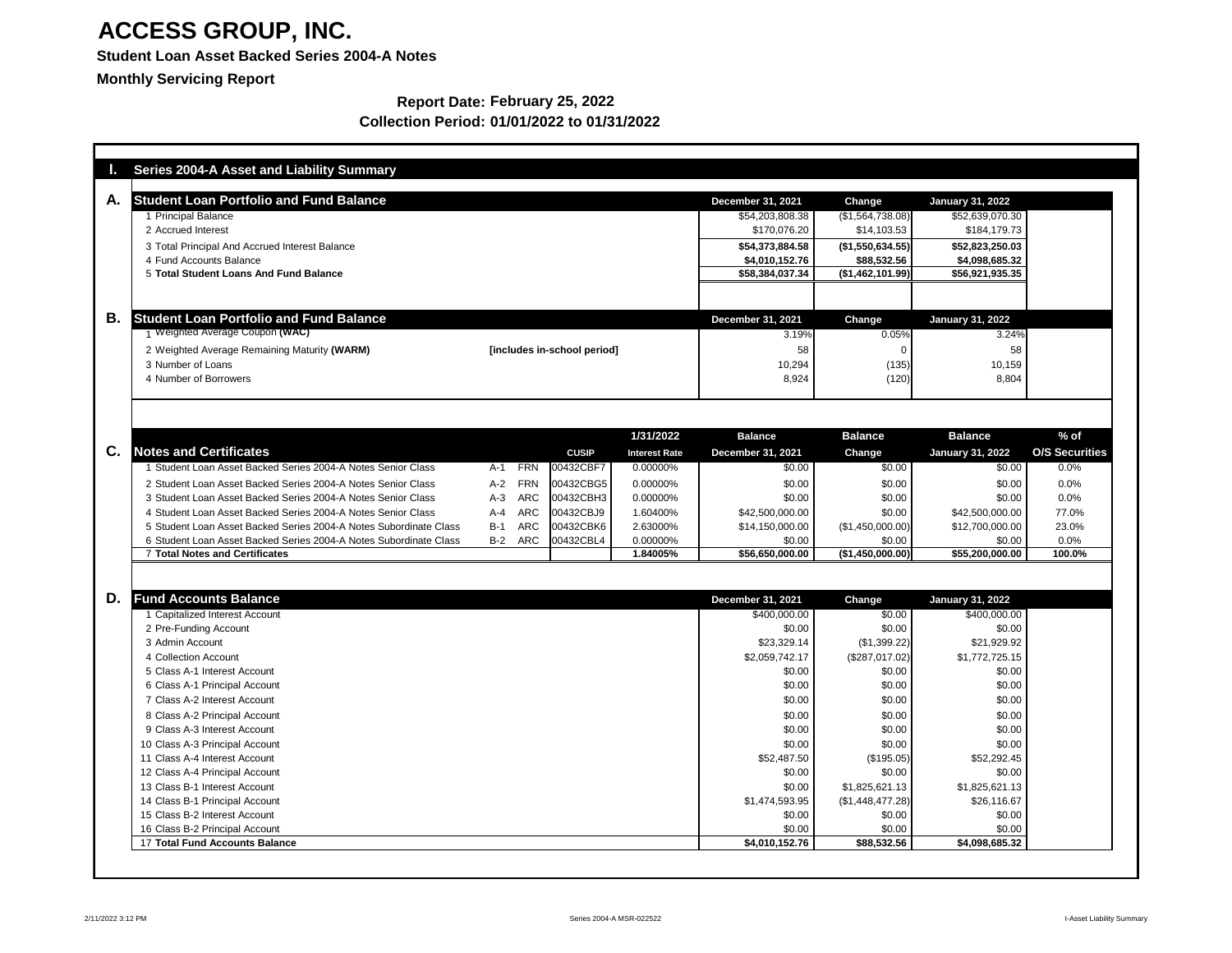**Student Loan Asset Backed Series 2004-A Notes**

**Monthly Servicing Report**

| Ш. | <b>Series 2004-A Transactions and Accruals</b>                                   |               |                         |
|----|----------------------------------------------------------------------------------|---------------|-------------------------|
|    |                                                                                  |               |                         |
| А. | <b>Student Loan Cash Principal Activity</b>                                      |               | <b>January 31, 2022</b> |
|    | Borrower Payments - Total<br>1                                                   |               | (\$1,513,009.93)        |
|    | <b>Claim Payments</b><br>2                                                       |               | \$0.00                  |
|    | Refunds<br>3                                                                     |               | \$0.00                  |
|    | <b>Reversals</b><br>4                                                            |               | \$0.00                  |
|    | 5a New Acquisitions - Principal                                                  | \$0.00        |                         |
|    | 5b Cancellations - Principal                                                     | \$0.00        |                         |
|    | 5c New Acquisitions - Sale Transfers                                             | \$0.00        |                         |
|    | 5d New Acquisitions - Repurchases                                                | \$0.00        |                         |
|    | New Acquisitions - Total<br>5                                                    |               | \$0.00                  |
|    | <b>Total Cash Principal Activity</b><br>6                                        |               | (\$1,513,009.93)        |
|    |                                                                                  |               |                         |
| В. | <b>Student Loan Non-Cash Principal Activity</b>                                  |               |                         |
|    | <b>Capitalized Interest</b><br>1                                                 |               | \$13,923.17             |
|    | New Acquisitions/Cancellations - Fees<br>2                                       |               | \$0.00                  |
|    | <b>Capitalized Guarantee Fees</b><br>3<br>4a Small Balance and Other Adjustments | (\$34,939.46) | \$0.00                  |
|    | 4b Adjustments - Write-offs                                                      | (\$30,711.86) |                         |
|    | <b>Total Adjustments</b><br>4                                                    |               | (\$65,651.32)           |
|    | <b>Total Non-Cash Principal Activity</b><br>5                                    |               | (\$51,728.15)           |
|    |                                                                                  |               |                         |
|    |                                                                                  |               |                         |
| C. | <b>Total Student Loan Principal Activity</b>                                     |               | (\$1,564,738.08)        |
|    |                                                                                  |               |                         |
|    |                                                                                  |               |                         |
| D. | <b>Student Loan Cash Interest Activity</b>                                       |               |                         |
|    | <b>Borrower Payments - Total</b><br>1                                            |               | (\$164,751.32)          |
|    | <b>Claim Payments</b><br>2                                                       |               | \$0.00                  |
|    | 3a New Acquisitions - Sale Transfers                                             | \$0.00        |                         |
|    | 3b New Acquisitions - Repurchases                                                | \$0.00        |                         |
|    | <b>New Acquisitions</b><br>3<br><b>Other Adjustments</b>                         |               | \$0.00<br>\$0.00        |
|    | 4<br><b>Total Cash Interest Activity</b><br>5                                    |               | $($ \$164,751.32)       |
|    |                                                                                  |               |                         |
| Е. | <b>Student Loan Non-Cash Interest Activity</b>                                   |               |                         |
|    | <b>Borrower Accruals</b>                                                         |               | \$158,028.95            |
|    | <b>Capitalized Interest</b><br>$\overline{c}$                                    |               | (\$13,923.17)           |
|    | 3a Small Balance and Other Adjustments                                           | \$34,515.08   |                         |
|    | 3b Adjustments - Write-offs                                                      | (\$1,495.75)  |                         |
|    | <b>Total Adjustments</b><br>3                                                    |               | \$33,019.33             |
|    | Fee Accruals<br>4                                                                |               | \$1,729.74              |
|    | <b>Total Non-Cash Interest Activity</b><br>5                                     |               | \$178,854.85            |
|    |                                                                                  |               |                         |
| F. | <b>Total Student Loan Interest Activity</b>                                      |               | \$14,103.53             |

#### **Report Date: February 25, 2022 Collection Period: 01/01/2022 to 01/31/2022**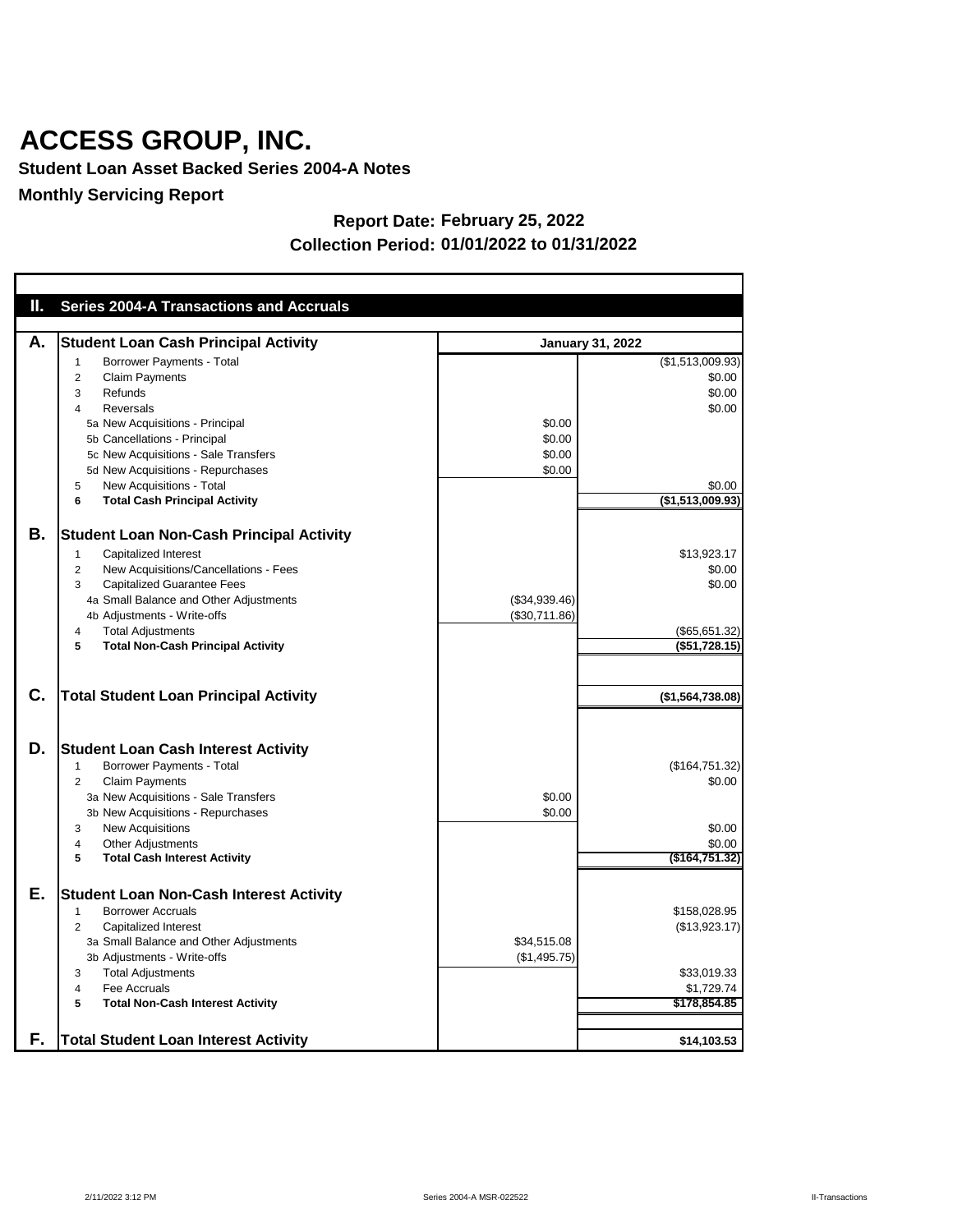**Student Loan Asset Backed Series 2004-A Notes**

**Monthly Servicing Report**

#### **Report Date: February 25, 2022**

|    | <b>III.</b> Series 2004-A Collection Fund Activity                                                                                                                           |                         |                                   |                                       |
|----|------------------------------------------------------------------------------------------------------------------------------------------------------------------------------|-------------------------|-----------------------------------|---------------------------------------|
| А. | <b>Collection Fund</b>                                                                                                                                                       | <b>January 31, 2022</b> |                                   |                                       |
|    |                                                                                                                                                                              |                         |                                   |                                       |
|    | <b>Beginning Balance</b>                                                                                                                                                     | \$2,025,874.70          |                                   |                                       |
|    | <b>Transfers to Other Funds</b>                                                                                                                                              | (\$2,025,874.70)        |                                   |                                       |
|    | 1a Amount received in the collection account related to the collection period                                                                                                | \$1,242,072.75          |                                   |                                       |
|    | 1b Earnings                                                                                                                                                                  | \$94.76                 |                                   |                                       |
|    | 1c Recoveries                                                                                                                                                                | \$61,001.67             |                                   |                                       |
|    | 1d Misc. Payments Received/Due                                                                                                                                               | \$0.00                  |                                   |                                       |
|    | Only on capitalized interest release date any amount remaining in the CAPI account in excess of the CAPI account requirement                                                 | \$0.00                  |                                   |                                       |
|    | Amount in the capitalized interest account after application of funds in the collection account                                                                              | \$0.00                  |                                   |                                       |
|    | Amount received in the collection account after last date of related collection period                                                                                       | \$0.00                  |                                   |                                       |
|    | <b>Ending Balance</b>                                                                                                                                                        | \$1,303,169.18          |                                   |                                       |
|    |                                                                                                                                                                              |                         |                                   |                                       |
|    |                                                                                                                                                                              |                         |                                   |                                       |
| Β. | <b>Required Payments Under Waterfall</b>                                                                                                                                     | <b>Payment</b>          | <b>Distribute from Collection</b> | <b>Transfer from Capitalized Fund</b> |
|    | 1a Administrative Allowance                                                                                                                                                  | \$20,326.43             | \$20,326.43                       | \$0.00                                |
|    | 1b Broker Dealer, Auction Agent and Other Fees                                                                                                                               | \$1,453.67              | \$1,453.67                        | \$0.00                                |
|    | 2a Payment of Interest Distribution Amount on Senior Notes; Class A-1                                                                                                        | \$0.00                  | \$0.00                            | \$0.00                                |
|    | 2b Payment of Interest Distribution Amount on Senior Notes; Class A-2                                                                                                        | \$0.00                  | \$0.00                            | \$0.00                                |
|    | 2c Payment of Interest Distribution Amount on Senior Notes; Class A-3                                                                                                        | \$0.00                  | \$0.00                            | \$0.00                                |
|    | 2d Payment of Interest Distribution Amount on Senior Notes; Class A-4                                                                                                        | \$52,972.00             | \$52,972.00                       | \$0.00                                |
|    | 3a Payment of Principal Distribution Amount on Senior Notes; Class A-1                                                                                                       | \$0.00                  | \$0.00                            | \$0.00                                |
|    | 3b Payment of Principal Distribution Amount on Senior Notes; Class A-2                                                                                                       | \$0.00                  | \$0.00                            | \$0.00                                |
|    | 3c Payment of Principal Distribution Amount on Senior Notes; Class A-3                                                                                                       | \$0.00]                 | \$0.00                            | \$0.00                                |
|    | 3d Payment of Principal Distribution Amount on Senior Notes; Class A-4                                                                                                       | \$0.00                  | \$0.00                            | \$0.00                                |
|    | 4a Payment of Interest Distribution Amount on Subordinate Notes 2004-A Class B-1                                                                                             | \$22,074.68             | \$22,074.68                       | \$0.00                                |
|    | 4b Payment of Interest Distribution Amount on Subordinate Notes 2004-A Class B-2                                                                                             | \$0.00                  | \$0.00                            | \$0.00                                |
|    | 5a Payment of Principal Distribution Amount on Subordinate Notes 2004-A Class B-1 (if interest trigger)                                                                      | \$0.00                  | \$0.00                            | \$0.00                                |
|    | 5b Payment of Principal Distribution Amount on Subordinate Notes 2004-A Class B-2 (if interest trigger)                                                                      | \$0.00                  | \$0.00                            | \$0.00                                |
|    | Payment to the Subordinate Class B Note Principal account on the final Maturity date set forth                                                                               | \$0.00<br>\$0.00        | \$0.00<br>\$0.00                  | \$0.00<br>\$0.00                      |
|    | Payment to the Capitalized Interest account to increase balance thereof set forth<br>Payment of any carry-over amounts due with respect to the class A-3 and Class A-4 notes | \$0.00                  | \$0.00                            | \$0.00                                |
|    | Payment of any carry-over amounts due with respect to the class B-1 and B-2 notes                                                                                            | \$0.00                  | \$0.00                            | \$0.00                                |
|    | Payment of principal with respect to the notes (Allocation of Principal Payments)                                                                                            | \$1,150,427.57          | \$1,150,427.57                    | \$0.00                                |
|    | 11 Only on or after the first Capitalized interest release date, any remainder to Access Group                                                                               | \$55,914.83             | \$55,914.83                       | \$0.00                                |
|    | <b>Total Payments</b>                                                                                                                                                        | \$1,303,169.18          | \$1,303,169.18                    | \$0.00                                |
|    |                                                                                                                                                                              |                         |                                   |                                       |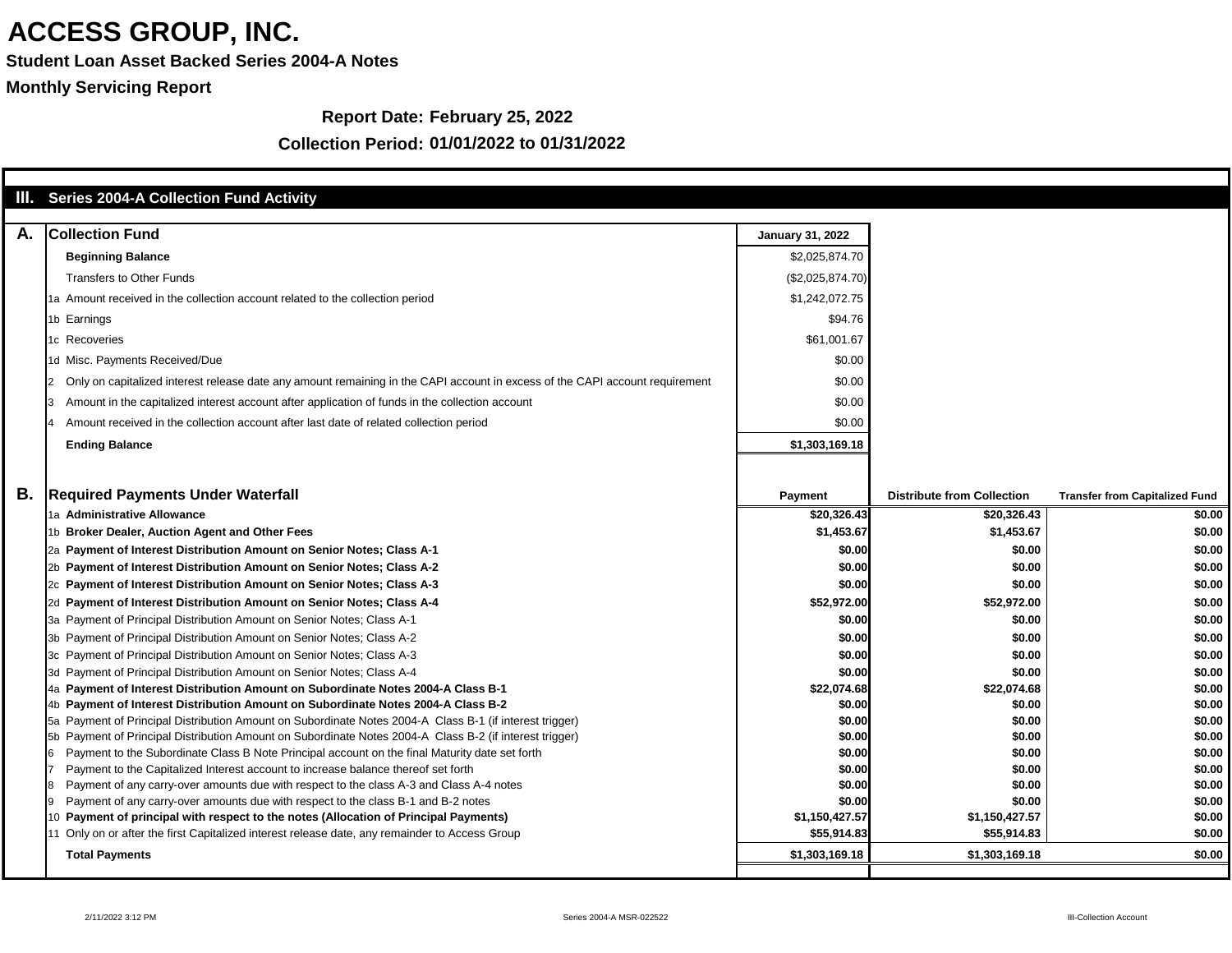#### **Student Loan Asset Backed Series 2004-A Notes**

**Monthly Servicing Report**

### **Report Date: February 25, 2022**

| IV. |                 | <b>Series 2004-A Notes Waterfall for Distributions</b>                                               |                |                      |                     |
|-----|-----------------|------------------------------------------------------------------------------------------------------|----------------|----------------------|---------------------|
|     |                 |                                                                                                      |                | Remaining            | <b>CAPI Account</b> |
|     |                 |                                                                                                      |                | <b>Funds Balance</b> | <b>Used</b>         |
| Α.  |                 | <b>Total Available Funds (Collection Fund Account)</b>                                               | \$1,303,169.18 | \$1,303,169.18       | \$0.00              |
| В.  | <b>First</b>    | <b>Administration Allowance</b>                                                                      | \$21,780.10    | \$1,281,389.08       | \$0.00              |
| C.  | <b>Second</b>   | Payment of Interest Distribution Amount on Senior Notes or Senior Obligations:                       |                |                      |                     |
|     |                 | (a) Student Loan Asset-Backed Notes, Senior Series 2004-A Class A-1 [FRN]                            | \$0.00         | \$1,281,389.08       | \$0.00              |
|     |                 | (b) Student Loan Asset-Backed Notes, Senior Series 2004-A Class A-2 [FRN]                            | \$0.00         | \$1,281,389.08       | \$0.00              |
|     |                 | (c) Student Loan Asset-Backed Notes, Senior Series 2004-A Class A-3 [ARC]                            | \$0.00         | \$1,281,389.08       | \$0.00              |
|     |                 | (d) Student Loan Asset-Backed Notes, Senior Series 2004-A Class A-4 [ARC]                            | \$52,972.00    | \$1,228,417.08       | \$0.00              |
|     |                 | <b>Total Interest Distribution on Senior Notes or Obligations:</b>                                   | \$52,972.00    |                      |                     |
|     |                 |                                                                                                      |                |                      |                     |
| D.  | <b>Third</b>    | Payment of Principal Distribution Amount on Senior Notes or Senior Obligations:                      |                |                      |                     |
|     |                 | (a) Student Loan Asset-Backed Notes, Senior Series 2004-A Class A-1 [FRN]                            | \$0.00         | \$1,228,417.08       | \$0.00              |
|     |                 | (b) Student Loan Asset-Backed Notes, Senior Series 2004-A Class A-2 [FRN]                            | \$0.00         | \$1,228,417.08       | \$0.00              |
|     |                 | (c) Student Loan Asset-Backed Notes, Senior Series 2004-A Class A-3 [ARC]                            | \$0.00         | \$1,228,417.08       | \$0.00              |
|     |                 | (d) Student Loan Asset-Backed Notes, Senior Series 2004-A Class A-4 [ARC]                            | \$0.00         | \$1,228,417.08       | \$0.00              |
|     |                 | <b>Total Principal Distribution on Senior Notes or Obligations:</b>                                  | \$0.00         |                      |                     |
|     |                 |                                                                                                      |                |                      |                     |
| Е.  | <b>Fourth</b>   | Payment of Interest Distribution Amount on Subordinate Notes 2004-A Class B-1 [ARC]:                 | \$22,074.68    | \$1,206,342.40       | \$0.00              |
|     |                 | Payment of Interest Distribution Amount on Subordinate Notes 2004-A Class B-2 [ARC]:                 | \$0.00         | \$1,206,342.40       | \$0.00              |
|     |                 |                                                                                                      |                |                      |                     |
| F.  | <b>Fifth</b>    | Payment of Principal Distribution Amount on Subordinate Notes 2004-A Class B-1 (if interest trigger) | \$0.00         | \$1,206,342.40       | \$0.00              |
|     |                 | Payment of Principal Distribution Amount on Subordinate Notes 2004-A Class B-2 (if interest trigger) | \$0.00         | \$1,206,342.40       | \$0.00              |
|     |                 |                                                                                                      |                |                      |                     |
| G.  | <b>Sixth</b>    | Payment to the Subordinate Class B Note Principal account on the final Maturity date set forth       | \$0.00         | \$1,206,342.40       | \$0.00              |
|     |                 |                                                                                                      |                |                      |                     |
| Η.  | <b>Seventh</b>  | Payment to the Capitalized Interest account to increase balance thereof set forth                    | \$0.00         | \$1,206,342.40       | \$0.00              |
|     |                 |                                                                                                      |                |                      |                     |
| ъ,  | Eighth          | Payment of any carry-over amounts due with respect to the class A-3 and class A-4 notes              | \$0.00         | \$1,206,342.40       | \$0.00              |
|     |                 |                                                                                                      |                |                      |                     |
| J.  | <b>Ninth</b>    | Payment of any carry-over amounts due with respect to the class B notes                              | \$0.00         | \$1,206,342.40       | \$0.00              |
|     |                 |                                                                                                      |                |                      |                     |
| Κ.  |                 |                                                                                                      |                |                      |                     |
|     | <b>Tenth</b>    | Payment of principal with respect to the notes (Allocation of Principal Payments)                    | \$1,150,427.57 | \$55,914.83          | \$0.00              |
|     | <b>Eleventh</b> | Only on or after the Capitalized interest release date, any remainder to Access Group                | \$55,914.83    | \$0.00               | \$0.00              |
|     |                 |                                                                                                      |                |                      |                     |
|     |                 |                                                                                                      |                |                      |                     |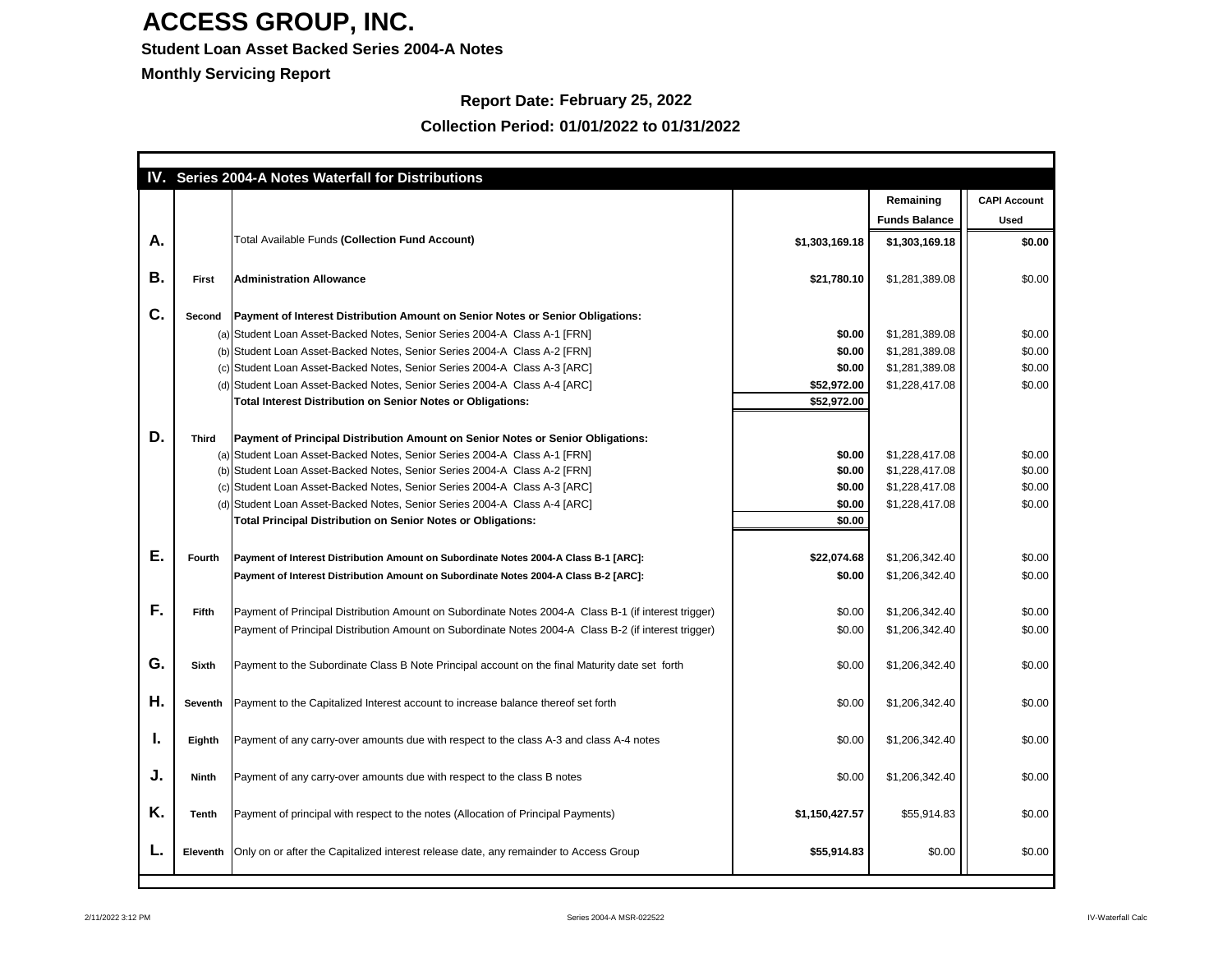**Student Loan Asset Backed Series 2004-A Notes**

**Monthly Servicing Report**

#### **Report Date: February 25, 2022**

| А. | <b>Net Loan Rate</b>                                              |                         |                          |
|----|-------------------------------------------------------------------|-------------------------|--------------------------|
|    | 1 FRN Notes outstanding Balance                                   | \$0.00                  |                          |
|    | 2 ARC Notes outstanding Balance                                   | \$55,200,000.00         |                          |
|    | 3 Amount of Accrued Interest                                      | \$142,204.79            |                          |
|    | 4 Plus investment earnings and late fees                          | \$1,823.97              |                          |
|    | 5 Minus Amount of interest on FRN                                 | \$0.00                  |                          |
|    | 6 Minus portion of Administrative allowance                       | \$19,739.65             |                          |
|    | 7 Minus Notes fees expected during current Interest Period        | \$1,453.67              |                          |
|    | 8 Annualized Net Loan Rate based on Current ARC Notes Outstanding | 2.68%                   |                          |
|    | <b>Net Loan Rate</b>                                              | 2.68%                   |                          |
|    |                                                                   |                         |                          |
| Β. | <b>Senior Asset Percentage</b>                                    | <b>Pre-Distribution</b> | <b>Post-Distribution</b> |
|    | 1 Student Loan Portfolio Balance                                  | \$52,823,250.03         | \$52,823,250.03          |
|    | 2 Fund Balances                                                   | \$4,098,685.32          | \$2,143,171.04           |
|    | 3 Senior Notes Interest and Fees Accrued                          | \$40,295.04             | \$40,295.04              |
|    | 4 Senior Notes Outstanding                                        | \$42,500,000.00         | \$42,500,000.00          |
|    | <b>Senior Asset Percentage</b>                                    | 133.84%                 | 129.24%                  |
| C. |                                                                   |                         |                          |
|    | <b>Subordinate Asset Percentage</b>                               | <b>Pre-Distribution</b> | <b>Post-Distribution</b> |
|    | 1 Student Loan Portfolio Balance                                  | \$52,823,250.03         | \$52,823,250.03          |
|    | 2 Fund Balances                                                   | \$4,098,685.32          | \$2,143,171.04           |
|    | 3 All Notes Interest and Fees Accrued                             | \$66,421.07             | \$66,421.07              |
|    | 4 All Notes Outstanding                                           | \$55,200,000.00         | \$53,400,000.00          |

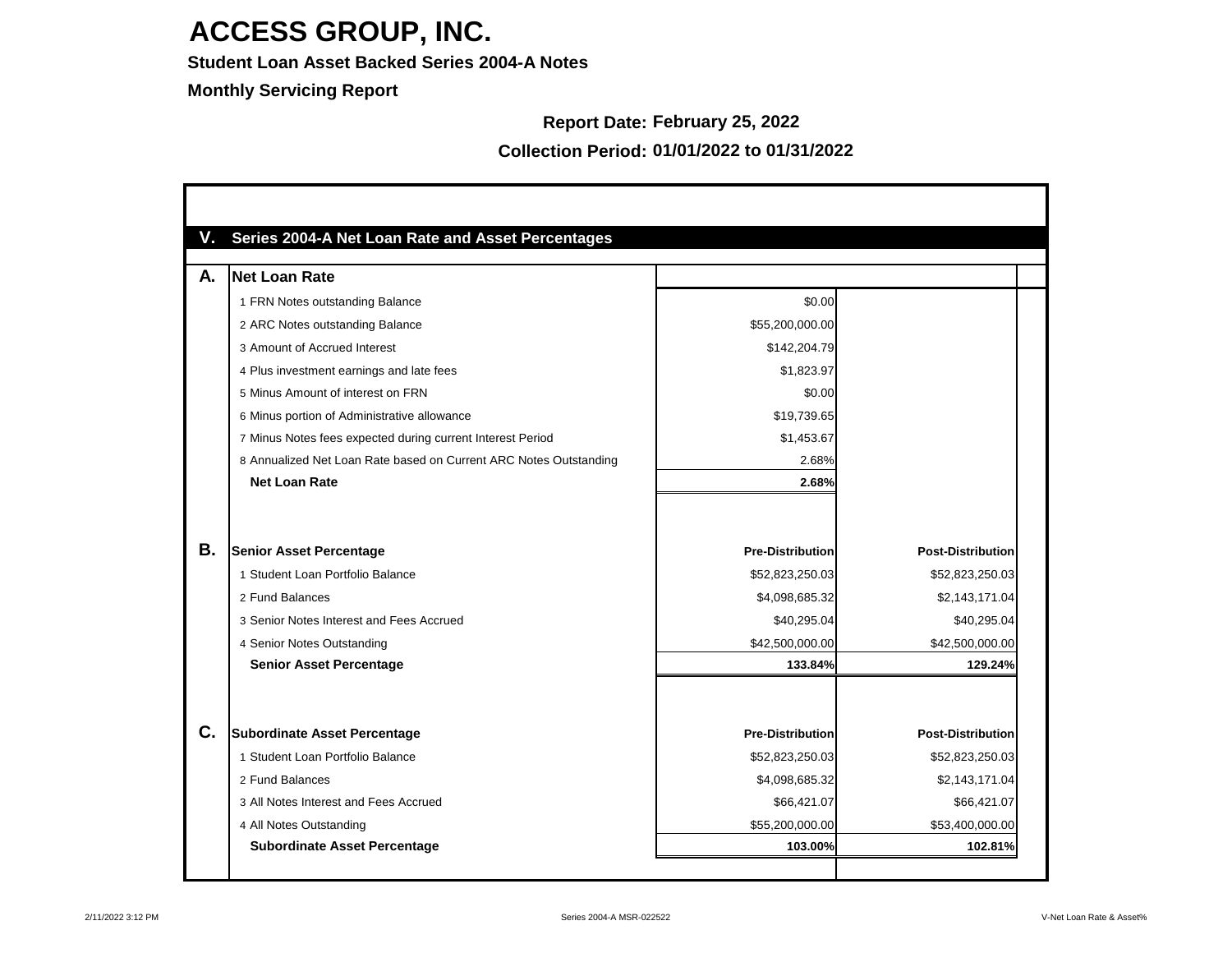### **Student Loan Asset Backed Series 2004-A Notes**

#### **Monthly Servicing Report**

#### **Report Date: February 25, 2022**

|           | VI. Series 2004-A Portfolio Characteristics |                |                 |                  |
|-----------|---------------------------------------------|----------------|-----------------|------------------|
|           |                                             |                |                 |                  |
|           |                                             | <b>Number</b>  | <b>Dollar</b>   | $%$ of           |
|           |                                             | of Loans       | <b>Amount</b>   | <b>Portfolio</b> |
| A.        | <b>Loan Type Distribution:</b>              |                |                 |                  |
|           | 1 Private Loans                             | 10,159         | \$52,639,070.30 | 100.00%          |
|           | 2 Total By Loan Type Distribution (a)       | 10,159         | \$52,639,070.30 | 100.00%          |
|           |                                             |                |                 |                  |
|           |                                             |                |                 |                  |
| <b>B.</b> | <b>Borrower Status Distribution:</b>        |                |                 |                  |
|           | 1 In-School                                 | $\overline{4}$ | \$56,404.38     | 0.11%            |
|           | 2 Grace                                     | $\mathbf 0$    | \$0.00          | 0.00%            |
|           | 3 Deferment                                 | $\mathbf 0$    | \$0.00          | 0.00%            |
|           | 4 Forbearance                               | 22             | \$188,412.23    | 0.36%            |
|           | 5 Repayment                                 | 10,123         | \$52,313,976.32 | 99.38%           |
|           | 6 Interim Charge-Offs                       | 10             | \$80,277.37     | 0.15%            |
|           | 7 Total By Borrower Status Distribution     | 10,159         | \$52,639,070.30 | 100.00%          |
|           |                                             |                |                 |                  |
| C.        | <b>School Type Distribution:</b>            |                |                 |                  |
|           | 1 Graduate                                  | 10,097         | \$52,266,862.80 | 99.29%           |
|           | 2 Undergraduate                             | 62             | \$372,207.50    | 0.71%            |
|           | 3 Total By Loan Type Distribution           | 10,159         | \$52,639,070.30 | 100.00%          |
|           |                                             |                |                 |                  |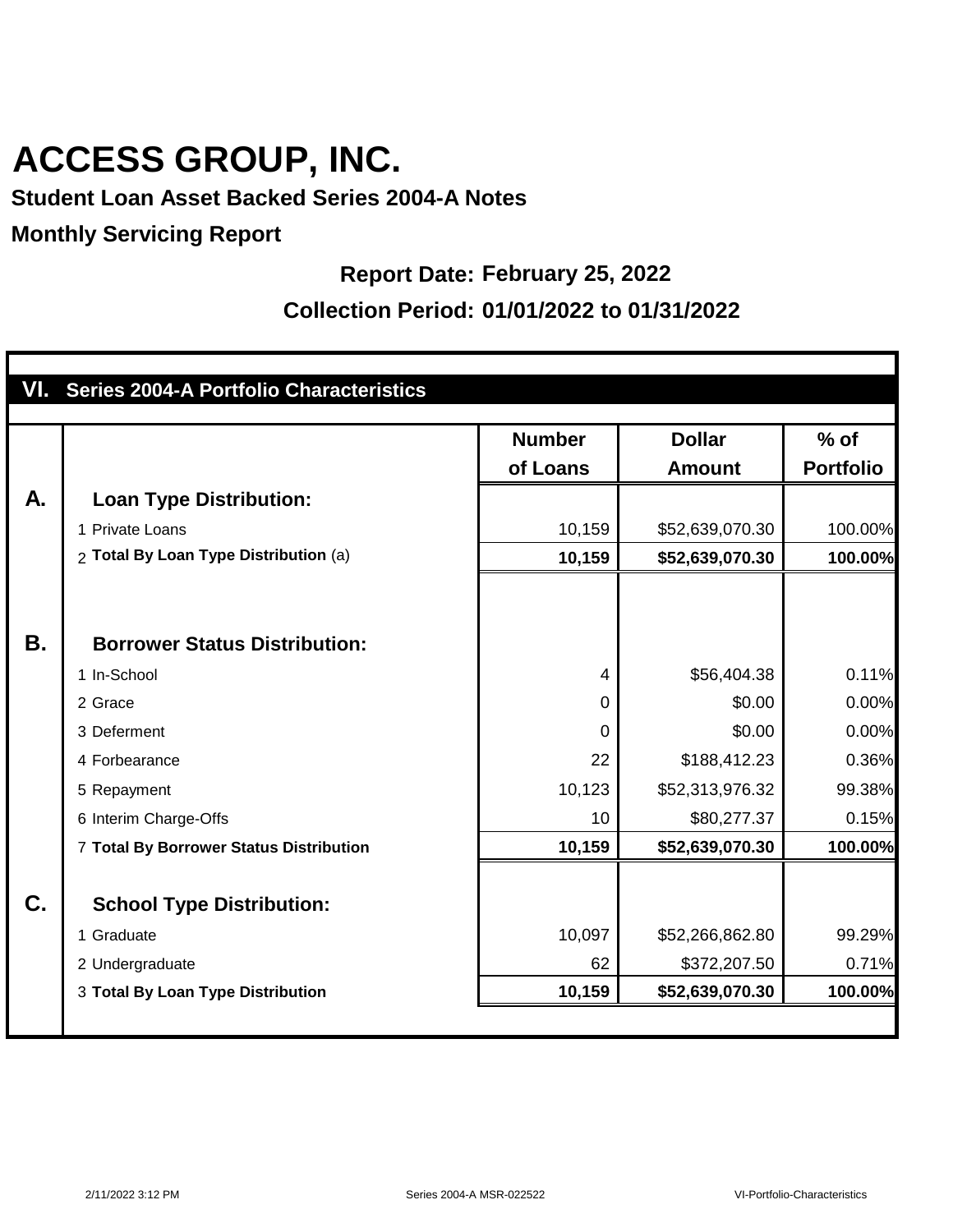### **Student Loan Asset Backed Series 2004-A Notes**

#### **Monthly Servicing Report**

**Report Date: February 25, 2022**

|    | VII. Series 2004-A Notes                                                                                                                                                                                                         |                                                  | <b>Portfolio Status By Loan Type</b>                                                                                        |                                                                       |
|----|----------------------------------------------------------------------------------------------------------------------------------------------------------------------------------------------------------------------------------|--------------------------------------------------|-----------------------------------------------------------------------------------------------------------------------------|-----------------------------------------------------------------------|
|    | <b>Status</b>                                                                                                                                                                                                                    | # of Loans                                       | Amount (\$)                                                                                                                 | Percentage (%)                                                        |
|    | <b>INTERIM:</b>                                                                                                                                                                                                                  |                                                  | <b>Includes Accrued Int.</b>                                                                                                |                                                                       |
| А. | In-School<br>Current                                                                                                                                                                                                             |                                                  | \$86,879.93                                                                                                                 | 0.16%                                                                 |
| Β. | <b>Grace</b><br>Current                                                                                                                                                                                                          | 0                                                | \$0.00                                                                                                                      | 0.00%                                                                 |
| C. | <b>TOTAL INTERIM</b>                                                                                                                                                                                                             | 4                                                | \$86,879.93                                                                                                                 | 0.16%                                                                 |
| D. | <b>REPAYMENT:</b><br><b>Active</b><br>Current<br>1-29 Days Delinquent<br>30-59 Days Delinquent<br>60-89 Days Delinquent<br>90-119 Days Delinquent<br>120-149 Days Delinquent<br>150-179 Days Delinquent<br>> 180 Days Delinquent | 9,447<br>474<br>109<br>30<br>21<br>22<br>20<br>0 | \$48,051,898.82<br>\$3,014,341.47<br>\$651,071.24<br>\$208,181.27<br>\$159,145.49<br>\$146,735.49<br>\$201,393.97<br>\$0.00 | 90.97%<br>5.71%<br>1.23%<br>0.39%<br>0.30%<br>0.28%<br>0.38%<br>0.00% |
| Ε. | Deferment:<br>Current                                                                                                                                                                                                            | 0                                                | \$0.00                                                                                                                      | 0.00%                                                                 |
| F. | Forbearance:<br>Current                                                                                                                                                                                                          | 22                                               | \$220,019.12                                                                                                                | 0.42%                                                                 |
| G. | <b>Interim Charge-Offs</b>                                                                                                                                                                                                       | 10                                               | \$83,583.23                                                                                                                 | 0.16%                                                                 |
| Н. | <b>TOTAL REPAYMENT</b>                                                                                                                                                                                                           | 10,155                                           | \$52,736,370.10                                                                                                             | 99.84%                                                                |
| I. | <b>TOTAL PORTFOLIO</b>                                                                                                                                                                                                           | 10,159                                           | \$52,823,250.03                                                                                                             | 100.00%                                                               |
|    |                                                                                                                                                                                                                                  |                                                  |                                                                                                                             |                                                                       |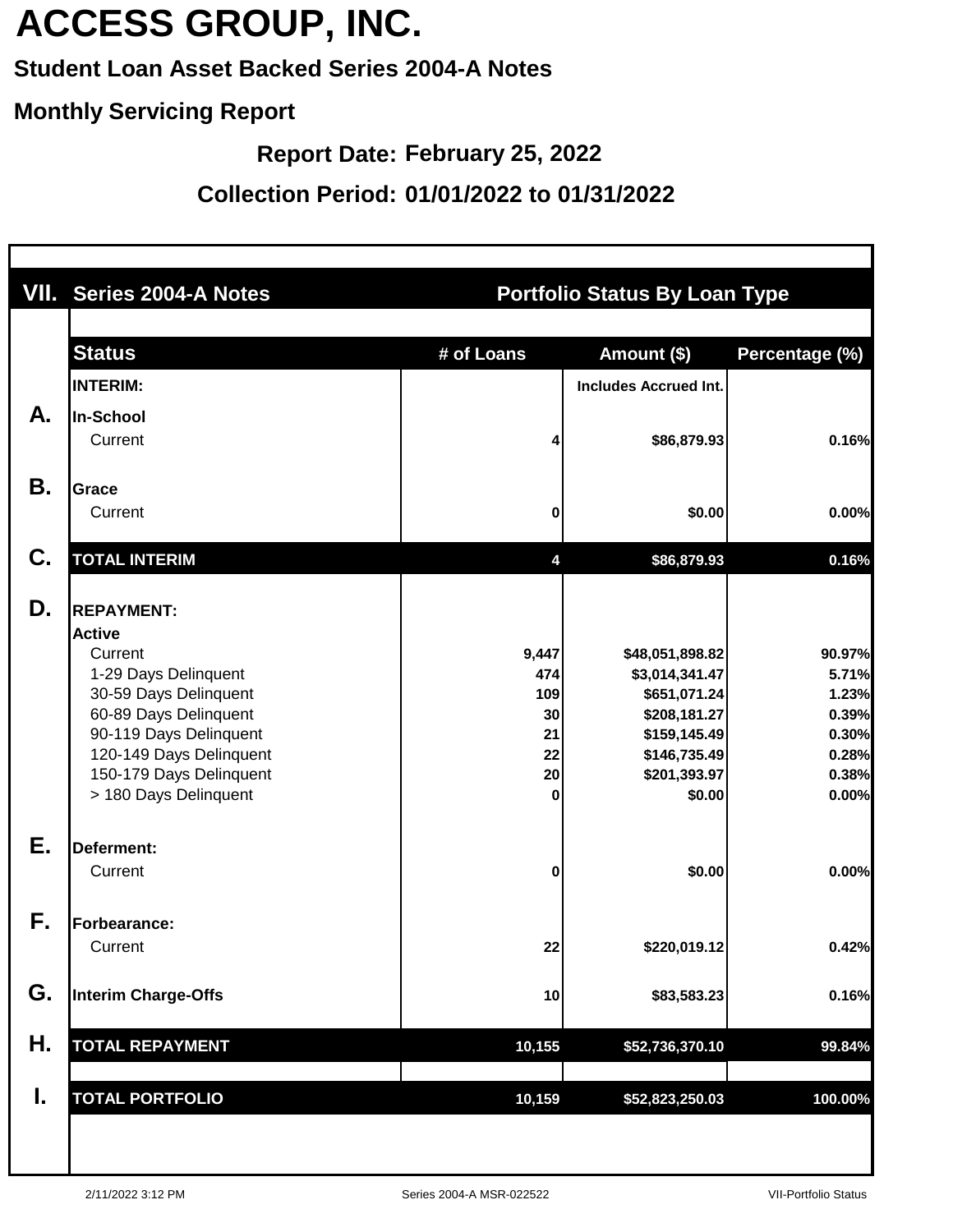### **Student Loan Asset Backed Series 2004-A Notes**

### **Monthly Servicing Report**

### **Report Date: February 25, 2022**

|           | VIII. Series 2004-A Portfolio Summary Report                                                                                                                                                                                            |                                                                                   |
|-----------|-----------------------------------------------------------------------------------------------------------------------------------------------------------------------------------------------------------------------------------------|-----------------------------------------------------------------------------------|
| Α.        | 1 ABS Notes Outstanding                                                                                                                                                                                                                 | \$55,200,000                                                                      |
| <b>B.</b> | 1 Total Private Principal Outstanding Balance<br>2 Total Fund Accounts Balance<br>3 Total Principal and Accrued Interest Balance<br>4 Number of Loans<br>5 Number of Borrowers                                                          | \$52,639,070<br>\$4,098,685<br>\$52,823,250<br>10,159<br>8,804                    |
| C.        | 1 Borrower Payments- Principal<br>2 Borrower Payments- Interest                                                                                                                                                                         | \$1,513,010<br>\$164,751                                                          |
| D.        | 1 Necessary Funds Transfer to Meet Obligations<br>2 Administrative Allowance<br>3 Cash Release to Access Group Inc                                                                                                                      | \$0<br>\$20,326<br>\$55,915                                                       |
| Е.        | 1 Weighted Average Coupon (WAC)<br>2 Weighted Average Remaining Maturity (WARM)                                                                                                                                                         | 3.24%<br>58                                                                       |
| F.        | 1 Senior Notes Outstanding<br>2 Subordinate Note Outstanding<br>3 Senior Principal Distribution Amount<br>4 Subordinate Principal Distribution Amount<br>5 Net Loan Rate<br>6 Senior Asset Percentage<br>7 Subordinate Asset Percentage | \$42,500,000<br>\$12,700,000<br>\$0<br>\$1,450,000<br>2.68%<br>133.84%<br>103.00% |